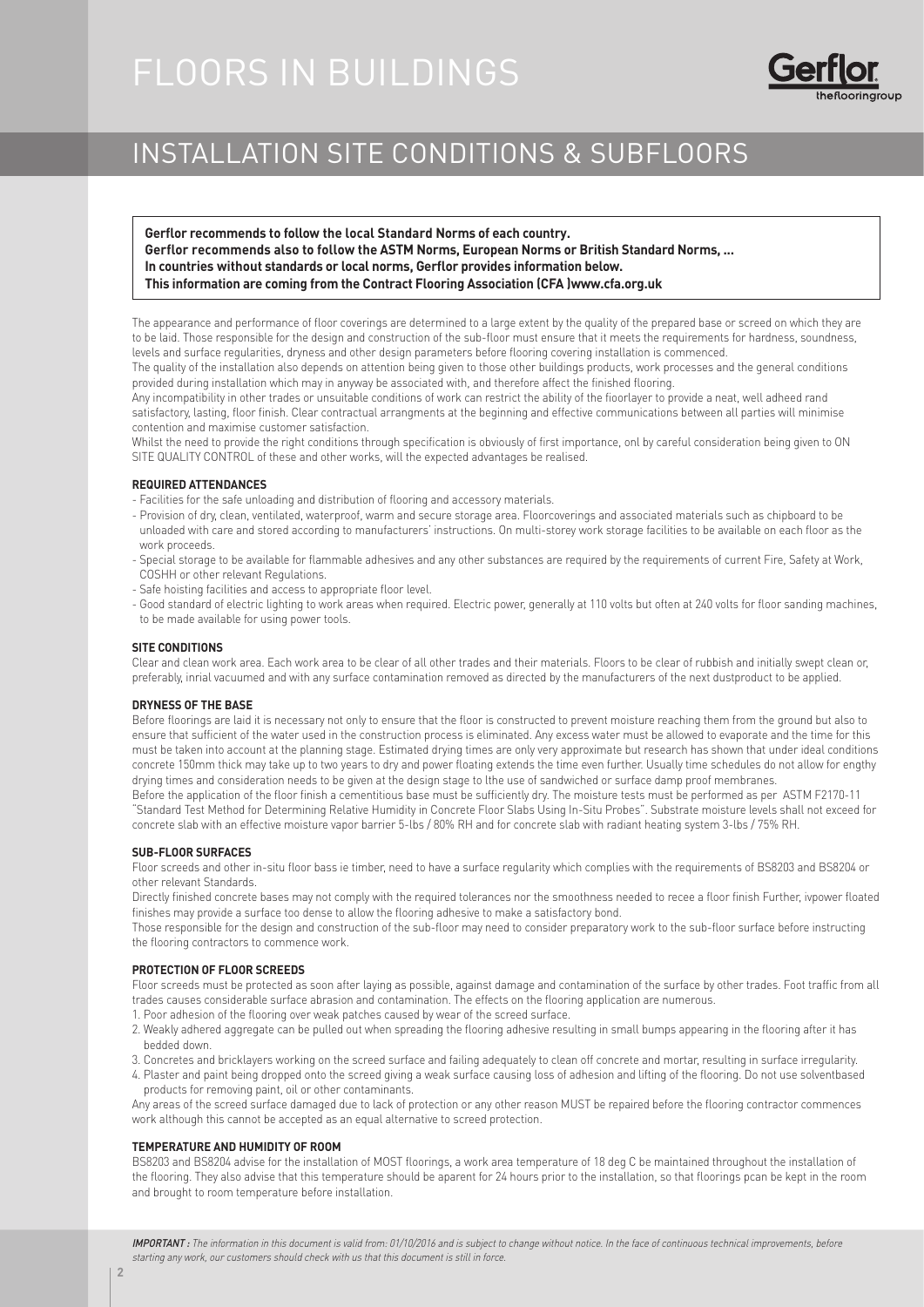# INSTALLATION SITE CONDITIONS & SUBFLOORS

With fully flexible vinyls flexibility is important to afford a good and safe installation. At low temperatures they will haren up making them difficult to apply and with roll floorings, difficult to unroll (without cracking) and achieve a satisfactory lay-flat condition. It is essential with most floor coverings that they are laid in the same humidity conditions as would be expected to be prevalent in use. Temporary heating equipment which may be used to warm buildings to achieve the required temperature will also increase the humidity to a markedly higher level than would normally be expected. The fitting of floor coverings in new building prior to the running of heating and/or humidification systems is a major cause of eventual dimensional stability problems and must therefore be avoided.

# **FLOOR FITTINGS**

These are «fittings» placed within the floor screed which can considerably affect the quality of the flooring installation. They include:

Expansion joints Service ducts and duct trays or covers Drainage outlets

Matwells

It is important that where surface fittings are placed within the flooring base, or where construction arrangments affect the continuity of the flooring, consideration needs to be given to the selection of the right type of fitting to suit the flooring.

It is also necessary to ensure that the installation of such fittings is carried out in such a manner, which will allow neat and efficient placing of the flooring, for example, by selecting duct or drainage fittings in sizes to match a tiling module.

## **CONSTRUCTION JOINTS**

It is sometimes wrongly supposed that a construction joint can be taken to the surface of the floor screed, a smoothing underlayment spread over the top sometimes in mask the joint and then the flooring laid across that.

There is no doubt that if this procedure is carried out, the flooring will fail. Treatment of a construction joint must allow for a metal upstand on each side of the joint, or similar propriety system which needs to be accurately fitted to finish sufficiently above the screed surface to allow for the thickness of the flooring, so that fitting can be carried out neatly and tightly.

## **SERVICE DUCTS**

Access covers either individually or in continuous duct format used in conjunction with flexible flooring must be installed in the screed allowing sufficient upstand for the thickness of flooring.

The cut edge of the flooring is vulnerable to traffic and the effects of water seeping into the underfloor and steps should be taken to anchor it securely. Screeding can rarely be carried out with sufficient precision to allow the edge to be lft uniformly proud when the eunderfloor has cured. It is preferable to use a cover and frame modified to accept the flooring material.

This can have a clamping edge or an accurate upstand formed at the periphery of the frame giving a precise level for the screed. The flooring is fed over a clamping edge prior to being secured mechanically. Alternatively, an upstand, incorporating a vinyl insert to which the flooring is welded may be used to form a completely flat, watertight joint.

# **DRAINAGE OUTLETS**

Some floor areas, for example in commercial k, hospitals, leisure facilities, production areas or laundries are subject to wetting far itchensin excess of that produced by normal cleaning.

To clear this surface water efficiently, gratings are fitted in the floor, over channels, or point-drains. Non-corroding materials should be used. To prevent water penetrating the screed at the vulnerable edge between the flooring and the outlet, the flooring should be clamped in place with a separate flange or cover strip. Alternatively, a grating with a PVC frame may be used to which the flooring can be seam welded.

### **MATWELLS**

The fitting of matwells also poses a problem of level and finished screed height and due to their posiion they are probably the most trafficked area in the building. It is important to ensure that flooring can be fitted neatly and tightly.

Matwells are often fitted with edges sme 50mm to 75mm away from adjacent walls. Narrow strips of flooring fitted in this way start to lift within two or three years of service.

Matwell areas should either extend to the walls or sufficient space should be left to afford good adhesion of flooring.

In many cases, the doormat area is too small. The abrasive effect on the flooring caused by grit brought in on footwear demands a good run of mat to wipe shoes sufficiently clean.

The recommended size is 2.5 metres deep over the whole width of entrance area which allows for two steps with each foot. It is essential that doormats be regularly cleaned to be effective.

# **SUB FLOORS**

# **SAND/CEMENT SCREEDS AND CONCRETE SUBFLOORS**

The quality of the finished floor will only be as good as the sub-floor over which it has been laid. All flooring materials require a smooth, hard, clean and even surface for satisfactory adhesive bond and resistance to wear if good application and long term durability are to be achieved. Sub-floors next to the ground should be protected against rising moisture and moisture vapour from the ground to the upper surface of the floor.

Various methods and materials of damp proofing solid floors are described in BS8204 and BRE Digest 54. Concrete sub-floors and sand/cement screeds should be applied in accordance with BS8204 which also gives guidance on compliance and testing acceptance. Ordinary cement concretes and screeds should be cured by covering with waterproof sheeting for at least seven days, following this period protection from surface damage, wear and contamination is advisable.

Suitable protection should also reduce rapid evaporation which may cause curling and subsequent hollowness and lipping. Curing of proprietary, rapid drying and early drying screeds should be as recommended by the manufacturer.

Where surface treatments have been used the surface should be mechanically upbraided to ensure a clean uncontaminated surface.

Problems have been experienced in recent years with the widespread failure of screeds in areas subjected to high point loads or heavy trafficking. This can be due to weak screeds and/or excessively high loads from certain equipment, etc.

It is therefore important to ensure that the screed is sufficiently sound to support the anticipated loads. The soundness value of bonded and unbonded screeds, when tested by the BRE Screed Tester, should not exceed the specified figure.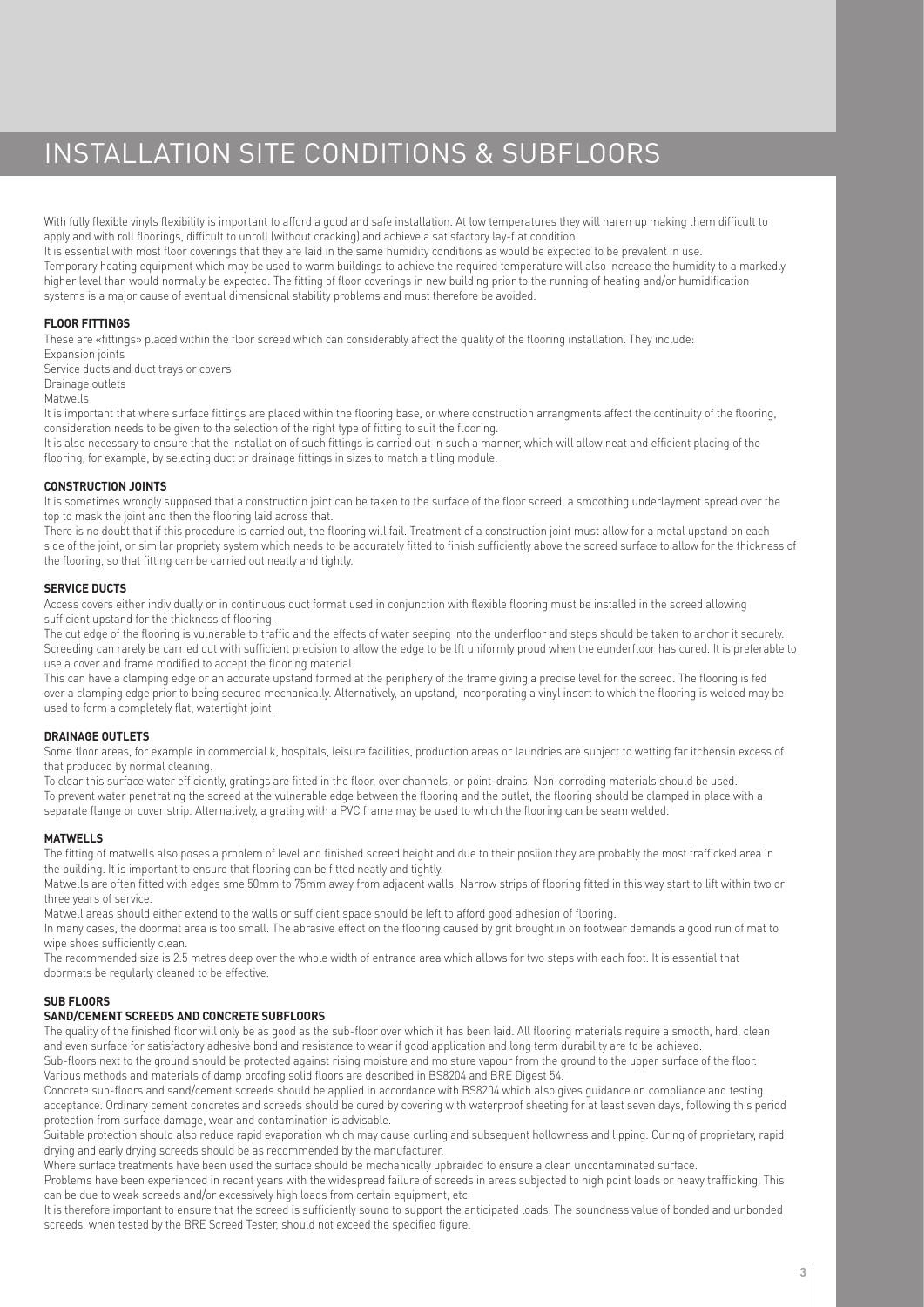# FLOORS IN BUILDINGS

# INSTALLATION SITE CONDITIONS & SUBFLOORS

Due to the quantity of water used in mixing and placing of concrete and screeds, a drying out time in the region of approximately one day per mm (one mnth per 25mm) is considered necessary for thicknesses up to 50mm. This will be considerably longer in ocold or damp conditions.

Where the dpm is placed beneath the concrete slab rather than between the slab and screeds, then the combined thickness must be considered. In this case the drying period required will be at least 12 months before the sub-floor is dry enough to receive floorcoverings.

Drying times of proprietary screeds should be obtained from the manufacturer. Methods for testing for dampness are given in British Standards Codes of Practice.

Proprietary screeds may either incorporate resin or other additives with the normal Portland cement and sand screed mix or be supplied as a special cement or synthetic binder to be mixed with sand or graded aggregates.

Manufacturers claim good workability, lower shrinkage, faster setting and drying times and higher strengths than with conventional cement and sand screeds.

# **POWER FLOATED CONCRETE (POWER TROWELED)**

lfor direct application of floorcovering

A concrete floor slab can be brought to a smooth finish for direct application of a floor finish by power trowelling. This is done in two stages: 1. Power floating the stiffened concrete to even out any slight irregularities.

2. Final power trowelling to close the surface, making it smooth and dense.

This may be preceded by vacuum de-watering.

Concrete based slabs which are to receive in-situ flooring or screeds should have a characteristic compressive strength of 30 N per sq mm with a minimum cement content of 275 kg per cum.

BS8204, part one gives guidance on concrete bases to receive in-situ floorings.

The thickness of the base slab should be determined by the loading conditions and foslabs on the ground by the load carrying r capacity of the ground. Minimum thickness of a slab on the ground should be 100mm.

A damp proof membrane should be placed below the slab if the slab is laid direct to the ground.

The power trowelling of the concrete floor slab has a large influence on the choice of adhesive used for fixing floor coverings. Care needs to be exercised in ensuring that the flooring material and the concrete surface will give adequate absorption/escape of water and solvent vapours to enable sufficient adhesion to both surfaces.

The final finish of the power floated surface will also influence adhesion. A mirrored power trowelled finish may be good to look at but it may prove difficult to get adequate bonding of the adhesive to that surface.

The disadvantage of power floated concrete for direct application of floorcoverings are that it can be difficult to achieve a satisfactory finish and maintain it during the construction period and the drying time of the concrete slab will be considerably extended by the dense surface finish.

### **BONDED SCREEDS**

Cement and sand screeds can be bonded to a concrete base. The base should be suitably prepared to expose the aggregate in the concrete, eg by scabbling, followed by cleaning, to obtain good adhesion.

The bonding grout may be a cement slurry or a proprietary bonding agent. The thickness of a normal cement and sand screed bonded to a prepared concrete base should not be less than 25mm so the specified nominal thickness should normally be 40mm to ensure the minimum of 25mm is achieved as recommended in BS8204 Part 1.

Modified or special proprietary screed may be designed to be laid thinner than 25mm.

### **UNBONDED SCREEDS**

Cement and sand or fine concrete screeds can be laid unbonded, normally over a separating layer, eg a polythene sheet, bituminous compounds or a damp proof and should be at least 50mm thick. The likelihood of curling or lipping is increased if the unbonded screed is left uncovered for any length of time. A drying period of at least two months can be expected.

### **FLOATING SCREEDS**

These are laid on insulating boards or quilts for thermal and acoustic reasons. The specification will be by composition as soundness testing is not applicable.

As with unbonded screeds, curling and lipping may occur if left uncovered. The thickness of floating screeds should be at least 75mm in commercial locations however lightly loaded domestic locations etc, a minimum thickness of 65mm is usually acceptable. The screeds should preferably be of fine concrete as described in BS8204: Part 1.

### **ANHYDRITE/GYPSUM SUBFLOORS**

These are alternatives to sand/cement screeds both being based on calcium sulphate as the binder instead of Portland cement.

They are similar to the more familiar gypsum plaster, anhydrite being an industrial by product, whilst gypsum is a naturally occurring mineral. They are all proprietary products.

Both anhydrite and gypsum based screeds are usually pump applied by factory, trained and licensed personnel and are thus more likely to be met on large floor areas of new build or refurbishment. Claimed advantages over sand/cement screeds are that they are single component, free-flowing, selflevelling and particularly fast setting.

They can be laid as bonded, unbonded or floating screeds, at thickness down to 30mm.

Screeds based on calcium sulphate can lose strength if they become damp so in most cases it is not appropriate to install a surface damp proof membrane on them.

Specifiers need to be aware that manufacturers differ with regard to their recommendations and it is essential that clear directions are given to the installer.

Further, there is currently no recognised British Standard method for testing the moisture in calcium sulphate based screeds and manufacturers tend to recommend the Gas Bottle Carbide method.

Unfortunately there is no correlation between relative humidity percentage obtained by using a hygrometer and moisture content percentage using the Carbide Method.

Nonetheless, floorcovering must not be bonded to these products until those responsible for the design and construction of Unfortunately there is no correlation between relative humidity percentage obtained by using a hygrometer and moisture content percentage using the Carbide Method.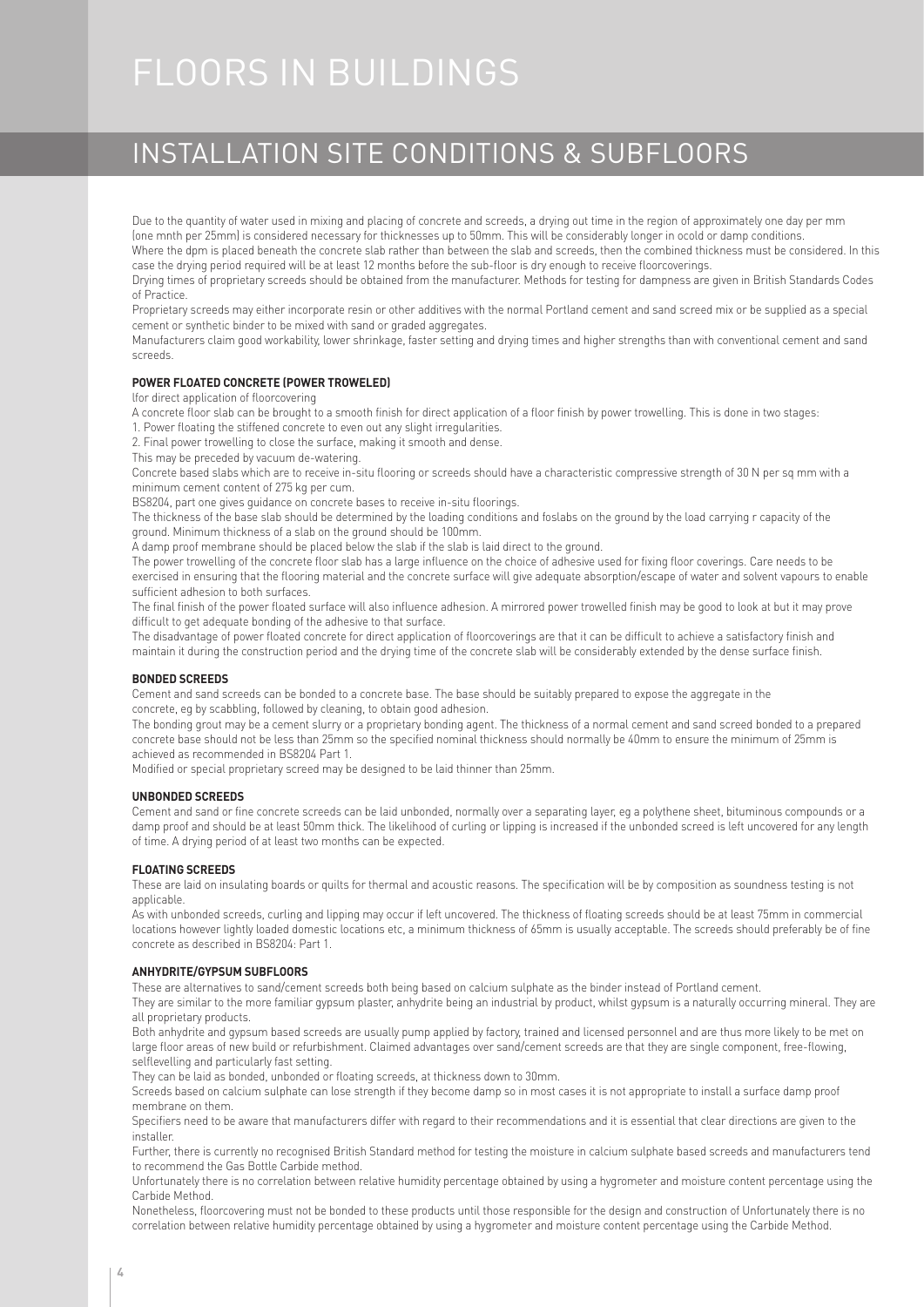# INSTALLATION SITE CONDITIONS & SUBFLOORS

Nonetheless, floorcovering must not be bonded to these products until those responsible for the design and construction of the subfloor have ensured that the Relative Humidity is 75% or less and that the manufacturers recommendations concerning whether or not to use primers have been specified and followed.

The screed must be laid over a DPM, the surface ground and the dust removed by vacuuming before any primers are applied. In the presence of moisture, cement and calcium sulphate react to form ettringite a weak/powdery product. Applying cement based smoothing compounds direct to anhydrite or gypsum screeds will result therefore in subsequent failure of the floor covering installation. When anhydrite or gypsum floors are to be levelled or repaired, smoothing compounds must only be applied over priming systems recommended by the manufacturer, to floors that will never become damp.

# **MASTIC ASPHALT**

Asphalt is a naturally-occurring or man-made mixture of bitumen, a waterproof non-crystalline and semi-solid or viscous mixture of hydrocarbons, and an inert mineral aggregate, eg limestone. Mastic asphalt is the term used for the material as used in the construction industry. British Standards definitions of mastic asphalt are: A type of asphalt composed of a suitably graded mineral matter and asphaltic cement in such proportions as to form a cohesive, voidless, permeable mass, solid or semi-solid under normal temperature conditions, but sufficiently fluid when brought to a suitable temperature to be spread by means of hand float without compaction.

# **MATERIALS USED IN MANUFACTURING ARE:**

Asphaltic cement, which consists of bitumen, lake asphalt, asphaltite or blends of these with one another or with flux oils.

Fine aggregate, either natural rock asphalt, limestone naturally impregnated with bitumen and mined or quarried in that form, or limestone which is crushed to a fine powder.

Coarse aggregate: either crushed stone (eg granite or limestone) or naturally occurring siliceous material, eg grit.

The mass of mastic asphalt varies according to proportions of its constituents. For practical purposes, the mass can be taken to a 2.4kg/m2 per mm of thickness.

In addition to its proof against water, mastic asphalt is rot-proof and resistant to vermin attack.

It is a natural material and is odourless Professionally designed and applied, it is capable of lasting more than half a century.

Blending of bitumens and the selection and grading of aggregate all require a high degree of technical expertise.

Mastic asphalt becomeslleable on heating. Easily applied, it is worked by hand float to any shape or configuration horizontally, mavertically or on inclines.

Mastic asphalt is equally appropriate for industrial, commercial and domestic needs, and the composition can be adjusted to resist attack by chemicals and acids, and coloured finished provided.

A range of grades has been designed for specialised needs, for example, spark-free flooring, flooring for sports halls, for Post Office sorting halls - even one to counter transmission of skin conditions, for use in pit-head baths.

Its weatherproof qualities commend its application as flooring where a concrete base is laid on sub-soil, and also as an underlay for other floor finishes.

# **CHIPBOARD**

Wood chipboard for contract flooring shall be moisture resistant.

Boards coated with wax, polyurethane or any other impervious seal should not be used for floors which are to be covered with a bonded floorcovering. Where boards incorporating special treatments, eg for fire resistance, are to be used, the compaibility with both the adhesive and the floorcovering should be checked by consultation with the manufacturers prior to installation.

### **STRUCTURAL CONSIDERATIONS**

Provision shall be made for floor loadings in accordance with BS6399 as appropriate to the occupancy of the building. Design shall be based on stress figures published by the Institute of Structural Engineers or on proof of performance provided by the manufacturer. Floors subjected to heavy loading or abnormal concentrated loads should be designed by a corporate structural engineer or be tested in accordance with the procedure for prototype testing given in BS5268.

### **BOARD LAYING**

Boards shall be laid with the long edges at right angles to the joists or battens. Short edges shall lie centrally on a joist, batten or nogging nd shall not cantilever. Boards shall be laid with the cross joints staggered and all joints shall be tightly butted together.

### **FASTENING**

The chipboard shall be fastened firmly to joists or battens with No 10 gauge annular grooved (ring-shanked) nails having flat heads (punched just below the surface) and a length of not less than 2.5 x thickness of the chipboard. Alternatively, No 8 gauge woodscrews (countersunk just below the surface) may be used.

Suitable self-tapping screws or rivets may be used to fix metal section supports. Spacing between fastenings shall not exceed 300mm along supports to board edges and shall not exceed 500mm for intermediate supports. No fastening shall be closer than 9mm from the edge of the panel. All tongue and groove joints shall be glued with a pva adhesive and the points closed firmly

### **PROVISION FOR EXPANSION**

An allowance shall be made for the possibility of expansion of the chipboard in the event that it may pick up moisture after laying and fixing in place. An expansion gap (minimum 10mm) must be provided between the edges of the floor and the perimeter walls and at any solid upstand such as columns, hearths, etc.

This may be omitted for timber frame walls and lightweight partitions where the floor may continue beneath the framework. Perimeter expansion gaps shall be covered by a skirting or other approved detail which allows the chipboard free lateral movement. In long, narrow corridors, intermediate expansion gaps shall be provided at 10m intervals.

# **ACCESS TRAPS**

Traps formed for services shall be close fitting and supported on all four edges to finish flush with the adjoining floor. They shall be fixed with brass countersunk screws in ring cups, unless otherwise detailed.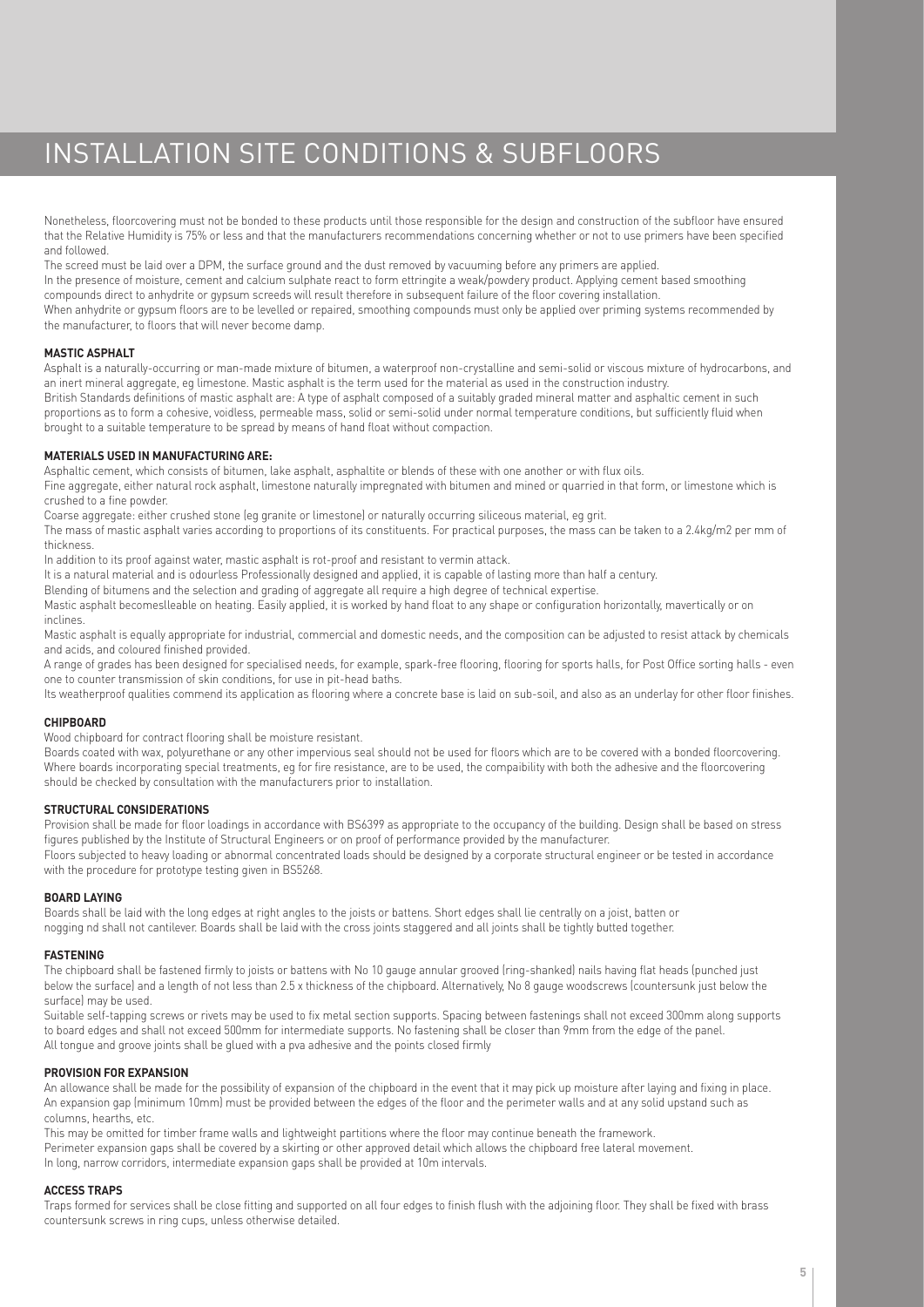# FLOORS IN BUILDINGS

# INSTALLATION SITE CONDITIONS & SUBFLOORS

### **UNDERFLOW SUPPORT**

Support for the chipboard flooring panels shall be provided in one of the following ways:

Timber joists/metal section beams:

having a flange width not less than 50mm to allow for adjacent flooring boards, forming a butt joint, to be individually fixed to the support. Their depth shall be appropriate to the span, Their spacing shall be appropriate to the thickness of the chipboard, having regard to the imposed loading. (See Structural considerations).

Wood battens: having a minimum section 36mm deep and 50mm wide fixed to a level rigid base or resting on an insulating quilt, with full support along their length, to provide a floating floor.

Semi-rigid insulating underlay: having a minimum thickness of 19mm, fully supported on a level rigid base to provide a floating floor. Suitable materials are expanded polystyrene ISO or SD/N grades to BS3837 or insulating board (softboard).

### **VAPOUR CHECK**

In ground floors, an effective damp-proof membrane shall be incorporated in the construction. In addition, a vapour check shall be provided to the underside of the chipboard (1000 gauge polythene sheet or other approved vapour barrier) lapped 150mm at the joints and taped, then upturned 38mm around the perimeter of the floor.

Storage and conditioning

When delivered to the site, boards shall be stored in a dry condition, piled flat on a level surface, clear of the floor, to avoid distortion.if delivered in polythene wrapping, the packs should not be broken open until the boards are required for laying.

Boards shall be 'conditioned' on site by loose-laying them individually or loose stacking them in the area where the floor is to be laid, for three days before fixing.

Boards should be fixed in temperature and humidity conditions approximating in those likely to be encountered during service.

Boards should not be laid in new buildings until all wet trades are completed and the building dried out. In no case should boards be laid with a moisture content above 15% or below 7%.

Failure to comply with moisture content recommendations and site conditions requirements may result in shrinkage or expansion of the boards which will in turn distort the floorcovering.

# **APPLYING SURFACE COVERINGS**

Floorcovering should be laid in conditions approximating to those likely to be encountered in service. The moisture content of the chipboard, measured by an electrical resistance moisture meter, should be in accordance with the following table before floorcoverings are laid:

Service conditions Acceptable moisture content Full, continuous central heating (24 hours a day)7-9 %Intermittent central heating (Day heat, night off)9-10% Traditional heating (Open hearth etc)11-12% Unheated13-15% When installing chipboard you should ensure that: The surfaces are clean and free from particles; There is no movement at the joints and that jointed surfaces are flush; All tongued and grooved joints are glued; No fastenings are projecting above the surface of the boards

**PLYWOOD**

Plywood shall be of a grade Good One Side (GIS) Specification CSA 0121 Sanded.

- 1. Boards are tongued and grooved along long edges size 2400mm x 1200mm, minimum thickness 15.55mm.
- 2. Lay boards with long edges at right angles to joists, short edges must have solid bearing on joists.
- 3. Fixing is toe carried out using annular-ring shanked lost head nails, length 2.5 times the board thickness at 300mm centred balong all joists.
- 4. Joist centres up to 600mm use 15.55mm boards. For 500mm spacing, use 18mm board.

5. Since wood based products change dimension with changes in ambient humidity the boards should be placed in position and allowed to condition prior to final fixing. All joints should be butted together.

6. With suspended timber at ground floor level, it is of vital importance that thorough ventilation beneath the floor is secured through the existence of air bricks.

# **NARROW TONGUED AND GROOVED BOARDS ('FLOORBOARDS')**

Even in new installations using the traditional tongued and grooved floorboards, it is unlikely that the surface finish will be suitable to receive the thinner floorcovering materials, such as sheet vinyls. These surfaces should be lined with plywood or hardboard before laying the floorcovering (see below).

Where this type of boarding is to be covered with a soft floorcovering, eg carpet on an underlay, then the boards should be free of bumps and projecting nailheads etc. Any gaps or depressions should be filled with a suitable filler.

### **SPECIAL TREATMENTS**

It should be noted that certain treatments, either those applied on-site or those applied by the board manufacturer, may interfere with subsequent adhesive bonding operations, such treatments would include moisture proofing, preservatives and fire retardants.